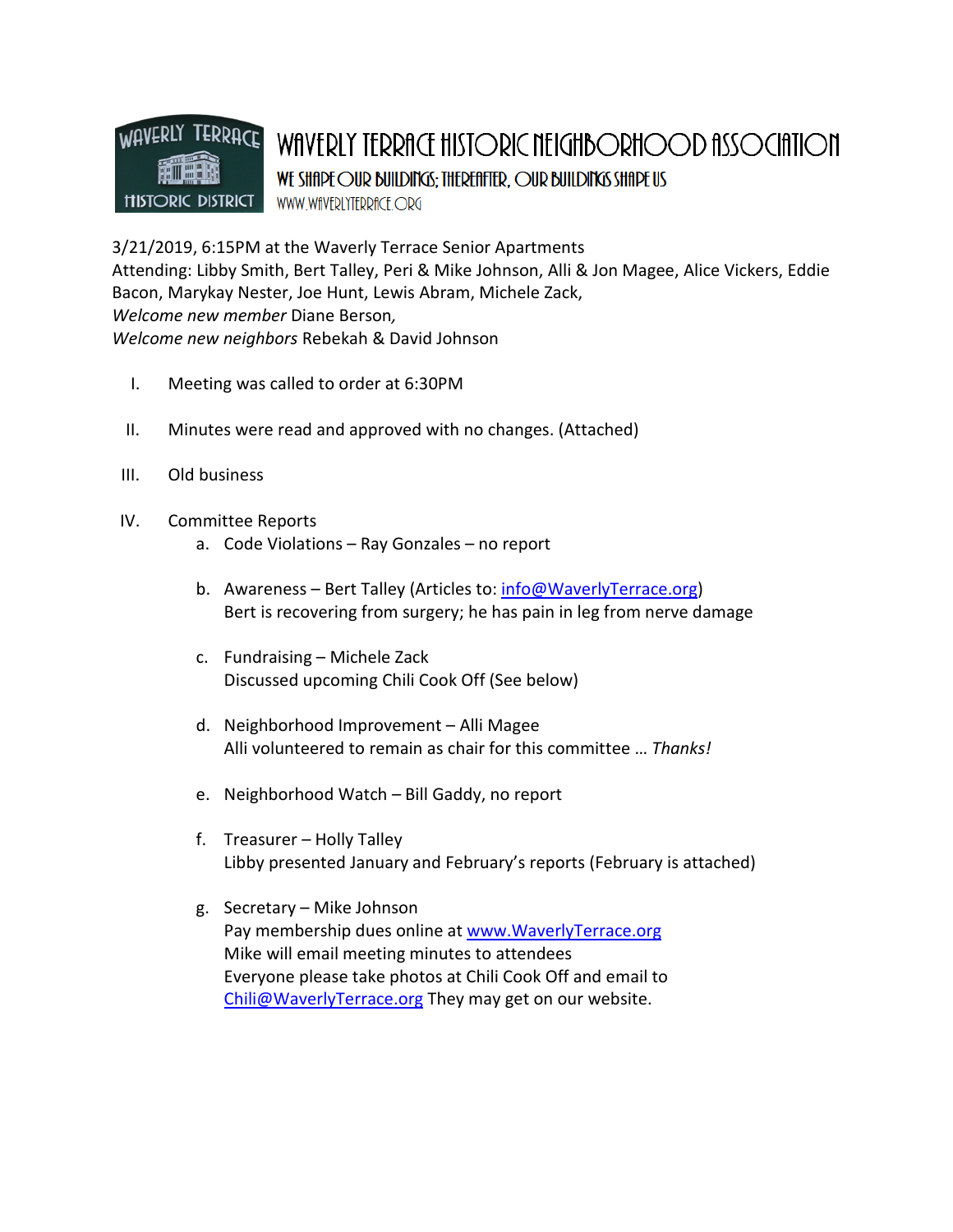- V. New Business
	- a. Sign Repair & Repaint estimate from D&S Sign Company (attached) is about \$800 for both signs. (Valley Fir & Redwood built the original signs). \$160 off, if we scrape and caulk both signs. Libby will get two more professional estimates and email to WT members for approval to proceed.
	- b. Chili Cook Off planning
		- i. Date Saturday, 4/20/2019, 12:00 to 3:00, (Easter Egg hunt at 1:00)
		- ii. Location Early College Academy cafeteria
		- iii. Michelle Zack is chairperson for this event
		- iv. Will have an Easter egg hunt
		- v. Prices \$6.00 for the chili; \$2.00 for hot dog
		- vi. Jon Magee will update last year's flyer.
			- 1. Location Early College Academy Cafeteria, 2701 11th Avenue, Columbus, GA 31904
			- 2. Add Easter Egg Hunt
			- 3. Email chili@waverlyterrrace.org Mike confirmed working email
			- 4. Use Michelle Zack's phone number for contact
			- 5. Make two per page
		- vii. Alex & Roy donated bouncy house for children last year. Libby to confirm
		- viii. Have popcorn
		- ix. Face painting table Rebekah Johnson volunteered
		- x. Volunteers
			- 1. Hot dogs Magee's will provide
			- 2. Egg hunt Diane Berson will facilitate
			- 3. Drinks Peri Johnson will provide
			- 4. Judges (Need 5, if possible)
				- a. Dr. Michael Forte
				- b. Other School board or City Council
				- c. Libby will get more
			- 5. Marykay Nester will pass out flyers to all the neighborhood
			- 6. Takes photos and send to Mike Johnson for the website
		- xi. Plaque the Magee's have it and will bring to the event
		- xii. Prizes  $-1^{st}$ , 2<sup>nd</sup> and 3<sup>rd</sup> place. Need donations
- VI. Next Meeting Chili Cook Off, Saturday, 4/20/2019, 12:00 noon, Early College Academy Cafeteria. This takes the place of our regular social meeting in April.
- VII. Meeting adjourned at 7:29PM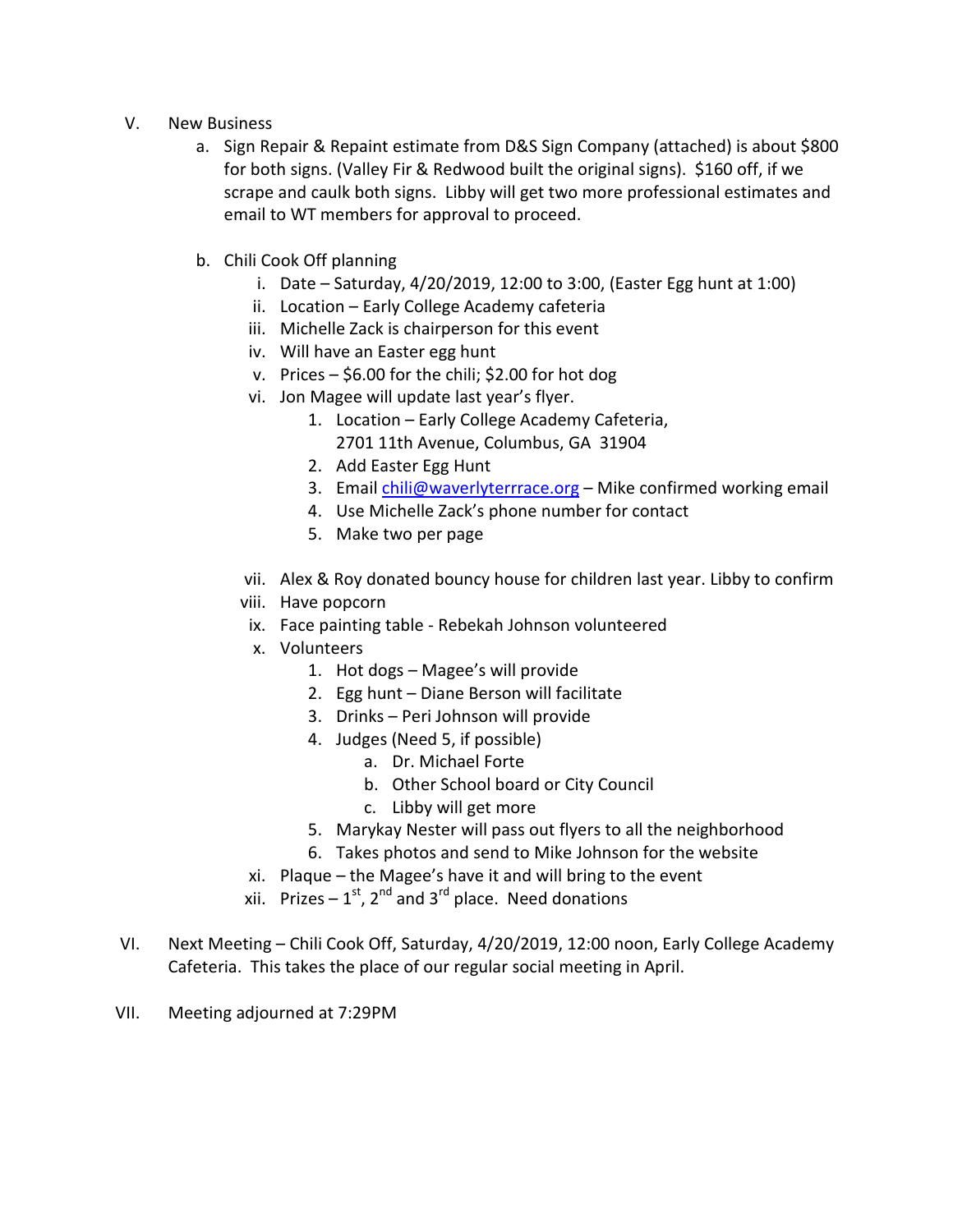| Waverly Terrace Historic Neighborhood Association, Inc.<br><b>Financial Reports</b><br>February 2019 |                                       |                                   |               |                |  |  |  |  |
|------------------------------------------------------------------------------------------------------|---------------------------------------|-----------------------------------|---------------|----------------|--|--|--|--|
| <b>Operating Account</b>                                                                             |                                       |                                   |               |                |  |  |  |  |
|                                                                                                      |                                       | <b>Balance Per Bank Statement</b> |               | \$3,643.19     |  |  |  |  |
| <b>Deposits</b>                                                                                      |                                       | <b>Credits</b>                    | <b>Debits</b> | <b>Balance</b> |  |  |  |  |
| 02/11/19                                                                                             | WTSrAMembership - P/P 48.25           |                                   |               | 48.25          |  |  |  |  |
| 02/19/19                                                                                             | Brenda Hall Membership - 20.09<br>P/P |                                   |               | 20.09          |  |  |  |  |
|                                                                                                      |                                       |                                   | Sub-total     | \$3,711.53     |  |  |  |  |
| <b>Disbursements</b>                                                                                 | <b>Description</b>                    | Date                              | Amount        |                |  |  |  |  |
|                                                                                                      |                                       | <b>Ending Balance:</b>            |               | \$3,711.53     |  |  |  |  |
| <b>Donation Account</b>                                                                              |                                       |                                   |               |                |  |  |  |  |
|                                                                                                      |                                       | <b>Balance Per Bank Statement</b> | \$80.10       |                |  |  |  |  |
| <b>Deposits</b>                                                                                      |                                       | <b>Credits</b>                    | <b>Debits</b> | <b>Balance</b> |  |  |  |  |
|                                                                                                      |                                       | \$0.00                            | \$0.00        | \$80.10        |  |  |  |  |
|                                                                                                      |                                       |                                   |               |                |  |  |  |  |
| <b>Disbursements</b>                                                                                 | <b>Description</b>                    | Date                              | Amount        | <b>Balance</b> |  |  |  |  |
| $Ck$ .#:                                                                                             |                                       |                                   | \$0.00        | \$80.10        |  |  |  |  |
|                                                                                                      |                                       | <b>Ending Balance:</b>            |               | \$80.10        |  |  |  |  |
| <b>Petty Cash</b>                                                                                    |                                       |                                   |               |                |  |  |  |  |
|                                                                                                      |                                       | <b>Beginning Balance</b>          | 187.06        |                |  |  |  |  |
| <b>Deposits</b>                                                                                      |                                       | <b>Credits</b>                    | <b>Debits</b> | <b>Balance</b> |  |  |  |  |
| <b>Disbursements</b>                                                                                 | <b>Description</b>                    | Date                              | Amount        | <b>Balance</b> |  |  |  |  |
|                                                                                                      |                                       | <b>Ending Balance:</b>            | \$187.06      |                |  |  |  |  |
|                                                                                                      |                                       | <b>Total Cash:</b>                |               | \$3,978.69     |  |  |  |  |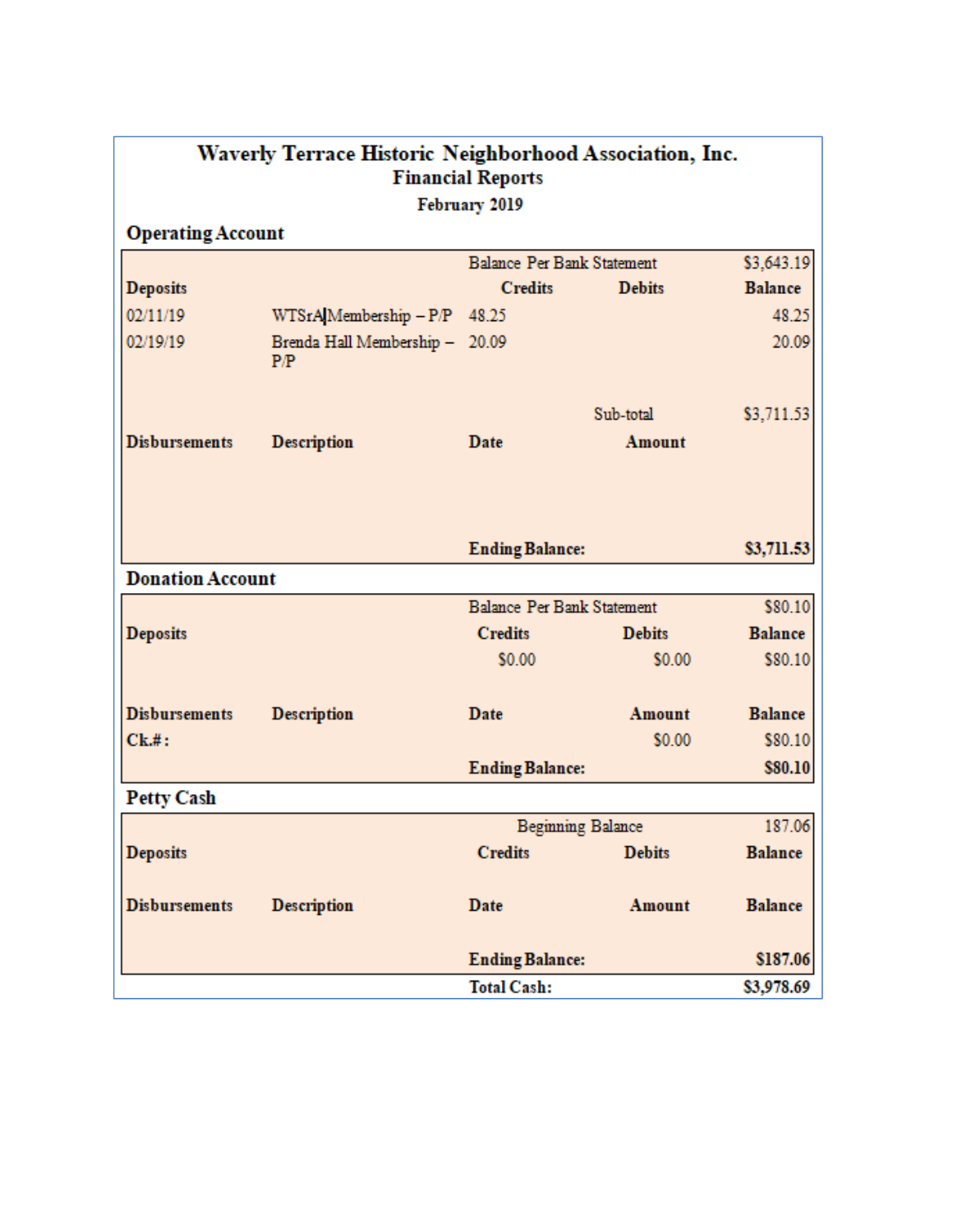# Estimate

D&S Sign Company<br>710 Linwood Blvd Columbus, GA 31909

> Name/Address Waverly Terrace Homeowners Assoc. Libby Smith

| Dato     | Estimate No. | Project |
|----------|--------------|---------|
| 01/19/18 | 10 F         |         |

| Item              | Description                                | Quantity | Cost     | Total  |
|-------------------|--------------------------------------------|----------|----------|--------|
| <b>PRODUCTION</b> | new cut out letters T,C, L                 | 3        | 15.00    | 45.00T |
| <b>ITEM</b>       |                                            |          |          |        |
| <b>LABOR</b>      | Scrape, caulk and repaint entire structure | 2        | 375.00   | 750.00 |
|                   | Sales Tax                                  |          | 8.00%    | 3.60   |
|                   |                                            |          |          |        |
|                   |                                            |          |          |        |
|                   |                                            |          |          |        |
|                   |                                            |          |          |        |
|                   |                                            |          |          |        |
|                   |                                            |          |          |        |
|                   |                                            |          |          |        |
|                   |                                            |          |          |        |
|                   |                                            |          |          |        |
|                   |                                            |          |          |        |
|                   |                                            |          |          |        |
|                   |                                            |          |          |        |
|                   |                                            |          |          |        |
|                   |                                            |          |          |        |
|                   |                                            |          |          |        |
|                   |                                            |          |          |        |
|                   |                                            |          |          |        |
|                   |                                            |          |          |        |
|                   |                                            |          |          |        |
|                   |                                            | Total    | \$798.60 |        |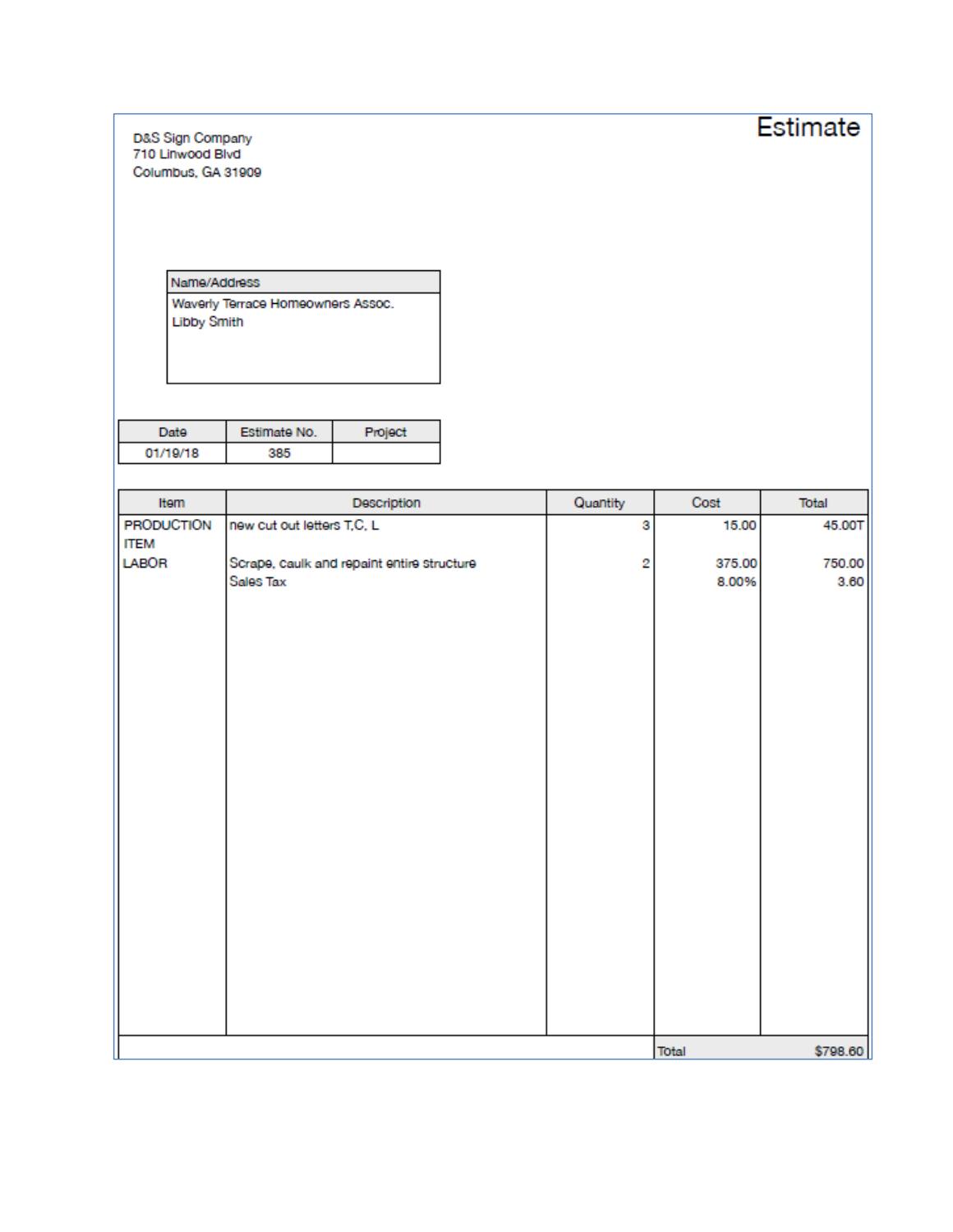---------------------------------- Last Meeting Minutes --------------------------------------



1/17/2019, 6:15PM at the Waverly Terrace Senior Apartments Attending: Libby Smith, Holly Talley, Peri & Mike Johnson, Alli Magee, Sandra Schmidt, Karen Holloman, Robert Capion, Eddie Bacon, Ruth Francis, Elsa Bisset, Joe Hart, and Michele Zack

- I. Meeting was called to order at 6:25PM
- II. Minutes were read and approved with no changes. (Attached)
- III. Old business
- IV. Committee Reports
	- a. Code Violations Ray Gonzales, no report
	- b. Awareness Bert Talley (Articles to: info@WaverlyTerrace.org), no report
	- c. Fundraising Open, no report
	- d. Neighborhood Improvement Alli Magee, Alli may drop this position as she has several calendar conflicts. She will let us know her availability by next meeting.
	- e. Neighborhood Watch Bill Gaddy, no report
	- f. Treasurer Holly Talley Sandra Schmidt gave final Treasurer Report for 2018 (attached) Sandra and Libby will transfer duties to Holly
	- g. Secretary Mike Johnson Membership fees are due now for 2019. Can pay online or mail check. Go to: http://waverlyterrace.org/index\_files/Page303.htm We are trying to "go green" so we will review minutes and other announcements on screen rather than printing handouts.
- V. New Business Christmas Party lessons learned for next year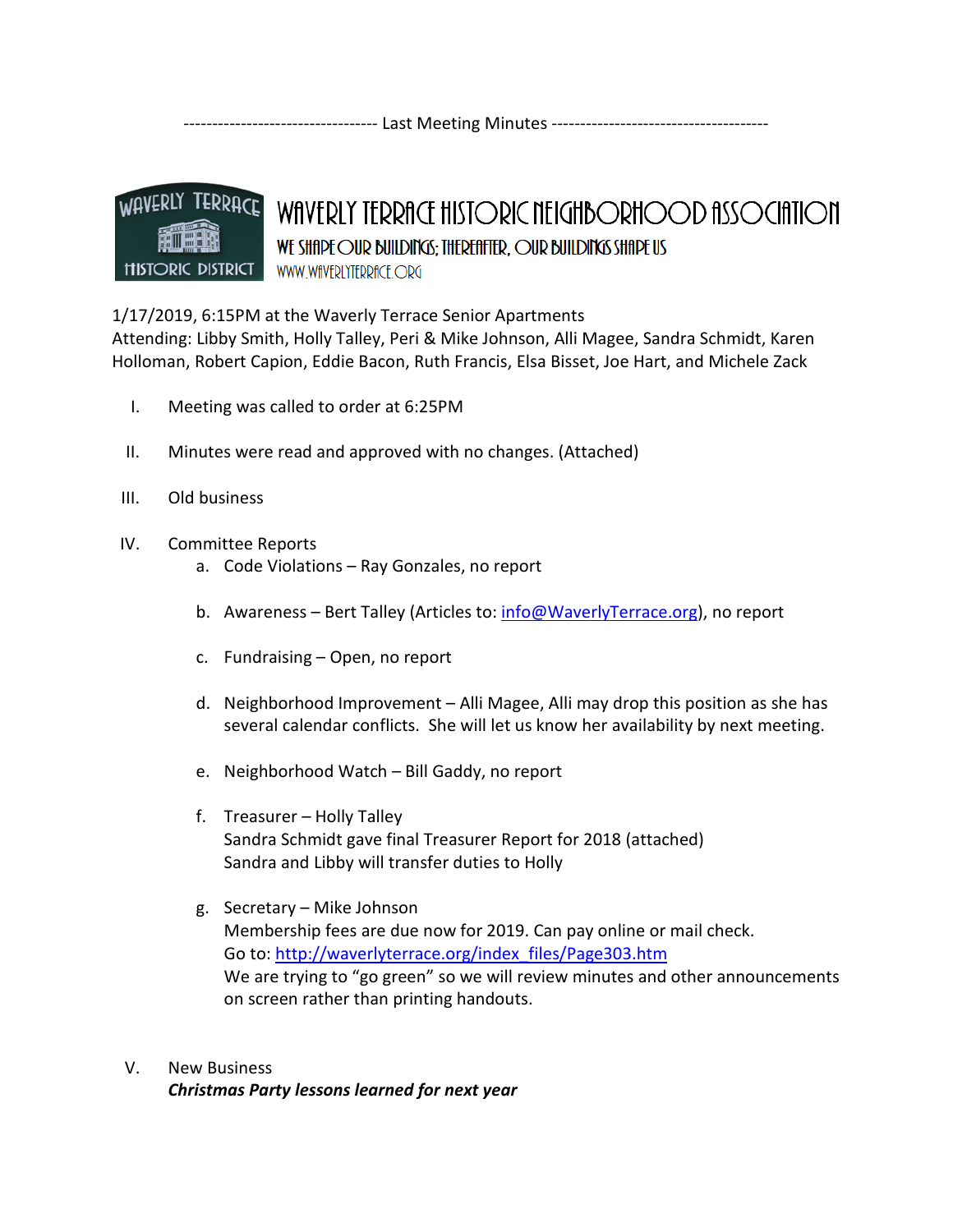Will do on Saturday instead of Friday Will start earlier than 7:00PM About 40 people attended Will definitely hold again next year

Holly gave report on Bert, He is home now. Recuperation is underway. He was in the hospital for 3 weeks.

President's Annual Report was given by Libby Smith MORE

We had a great year Membership grew in 2018 The Chili cook off was a success – we will hold again Trash pickup with Matt Nichols was a success

**Early college will be vacating due to consolidating with other school.** MORE There is a public forum February 5th - we should go and lift up concerns that we don't want vacant and unmaintained building.

Tuesday, February 5; 6:00 p.m. Public Education Center, Boardroom 2960 Macon Road, Columbus, GA 31906

#### WHAT:

These forums are intended to present parents, students, and the community-atlarge with an opportunity to learn more about the proposed Jordan College and Career Academy and the recommendation to consolidate Early College Academy with the wall-to-wall academy at Jordan. Information about the transition for both schools will be provided at both sessions. Each session will provide the same information; we encourage individuals to choose the location that is most convenient.

## Meeting Agenda Rotation – voted and approved

Libby suggested alternating a business meeting one month and social event the next month. Discussion was held, voted and carried by majority of members present.

Rotation will be:

Business Meeting: January, March, May, July, September and November Social Meeting: Feb, April, June, August, October and December

## Becky & Marc Antrobius home has buyers - Welcome Ruth & Elsa!

#### Possible events for 2019

Chili Cook-off in March Vendor sale – like we started last year Michelle, Apartment folks want to have a Yard Sale